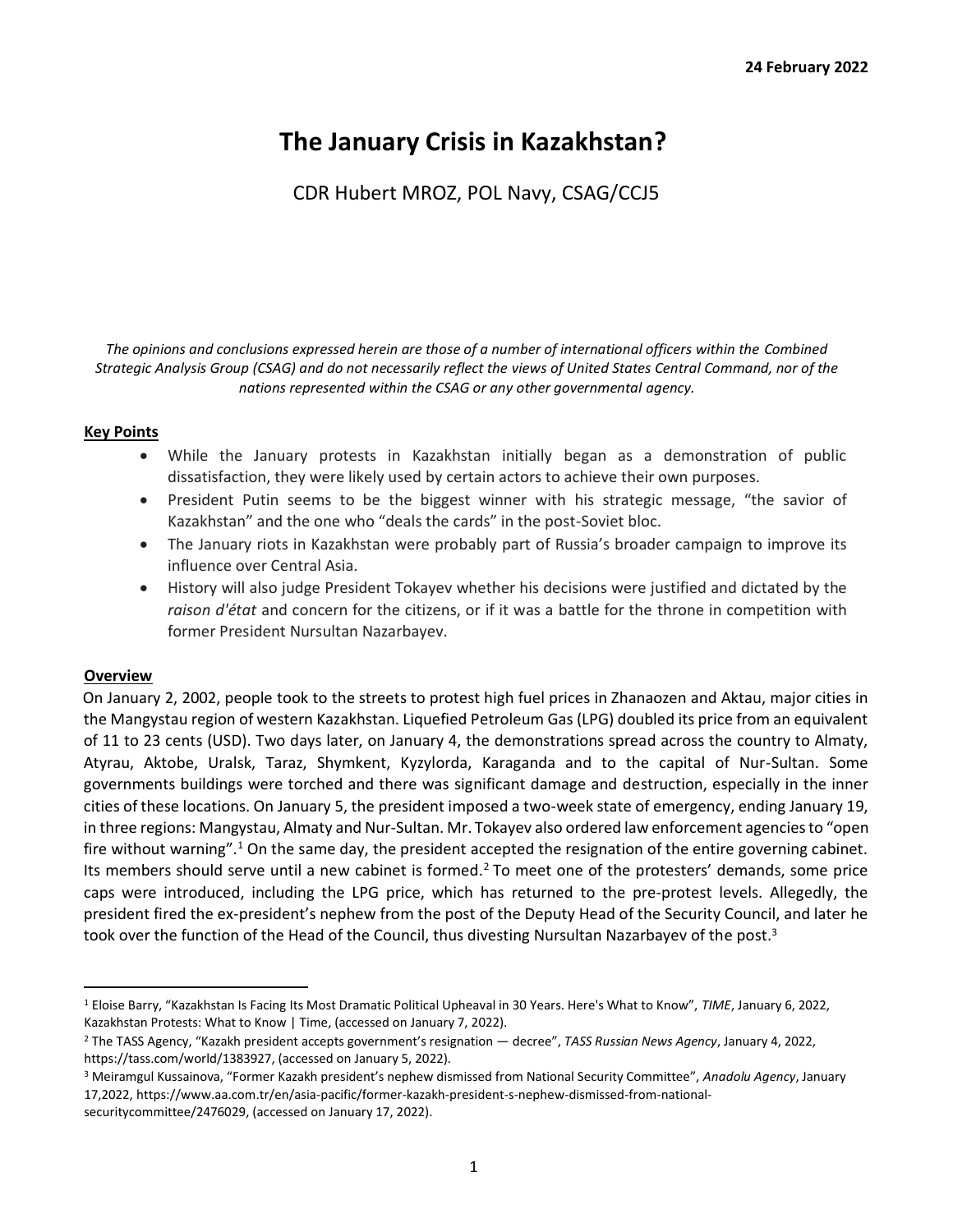Initially, the police were used to disperse the crowds, but when the situation deteriorated President Tokayev requested assistance of the Collective Security Treaty Organization (CSTO) on January 5 by using Article 4 of the Treaty to launch a counter-terrorist operation. As a result, more than two thousand CSTO troops were deployed across the country, with most of them from Russia, then from Belarus, Tajikistan, and Kyrgyzstan. On Friday, Jan 7, Armenia decided to send about 70 soldiers.<sup>4</sup> The rapid and effective deployment proved the high degree of mobility of the CSTO forces, as they were deployed within two days (on January 6-7) to the different destinations across the country. On January 6, Kazakhstan's former chief of the National Security Committee (*rus. Комитет Национальной Безопасности – KNB*) was detained over treason. After talks between Jinping and Tokayev on January 7, China declared its readiness to assist the Kazakh government both financially and militarily, while stating the Shanghai Cooperation Organization's (SCO) was prepared to counter terrorism. In total, the clashes left 225 dead, including 19 security personnel. Reportedly, one of them was decapitated.<sup>5</sup> There were approximately 800 police and servicemen injured and about 5,800 people were detained, along with a sizable number of foreigners. On January 8, President Tokayev stated that the situation was under control.

#### **Assessment**

**Why did this happen now**? The price increase came into force on Jan 1. However, the trend began in January 2019 with the phased transition to electronic trading for LPG. The idea was to gradually end the subsidizing of prices for domestic fuel consumers and to allow the market to dictate prices instead.<sup>6</sup> Therefore, it wasn't much of a surprise for the citizens. Instead, it could be a pretext to fuel the already ignited public discontent against those who pursue their own goals beyond the living standard of Kazakhs, and to achieve those goals in the shadow of aggressive crowds.

Over the past years, Kazakhstan seemed to be overlooked by international attention, giving the impression of a stable and dynamically developing country with its multi-vector foreign policy.<sup>7</sup> The situation in Ukraine, which has recently become even more heated, has caused the interest in Kazakhstan to weaken even further. The second week of 2022 proved to be particularly important for diplomacy. Several high-level meetings were held in Geneva, Vienna, and Brussels, mainly in three fora: Moscow-Washington, Russia-NATO, and RussiaEU. The agenda included work on the Kremlin's newest non-expansion security pact with NATO, including the Ukraine crises, and Russia's ban on the presence of western troops in Central Asia.

**Was it orchestrated or was it purely a domestic riot**? The Kazakhs have reasons to be dissatisfied and heartbroken. Over the years, the sins of the administration become more visible to the society – kleptocracy, nepotism, and income inequality are well known to Kazakhs. Although Kazakhstan is an oil-rich country, the

<sup>4</sup> Marek Grzegorczyk, "What is the CSTO? And what exactly is it doing in Kazakhstan?", *The Emerging Europe*, January 7, 2022, [https://emerging-europe.com/news/what-exactly-is-the-cstos-role-in-kazakhstan/,](https://emerging-europe.com/news/what-exactly-is-the-cstos-role-in-kazakhstan/) (accessed on January 9, 2022).

<sup>5</sup> The Guardian staff and agencies, "Kazakhstan authorities raise death toll from unrest to 225", *The Guardian*, January 15, 2022, [Kazakhstan authorities raise death toll from unrest to 225 | Kazakhstan | The Guardian, \(](https://www.theguardian.com/world/2022/jan/16/kazakhstan-authorities-raise-death-toll-from-unrest-to-225)accessed on January 17, 2022).

<sup>6</sup> Almaz Kumenov, "Kazakhstan explainer: Why did fuel prices spike, bringing protesters out onto the streets?", *eurasianet*, January 4, 202[2, https://eurasianet.org/kazakhstan-explainer-why-did-fuel-prices-spike-bringing-protesters-out-onto-the-streets,](https://eurasianet.org/kazakhstan-explainer-why-did-fuel-prices-spike-bringing-protesters-out-onto-the-streets) (accessed on January 7, 2022).

<sup>7</sup> Szymon Wiśniewski, "Wielowektorowa polityka zagraniczna. Czyli czego możemy nauczyć się od Kazachstanu", *Nowy Ład*, September 4, 202[0, https://nlad.pl/wielowektorowa-polityka-zagraniczna-czyli-czego-mozemy-nauczyc-sie-od-kazachstanu/, \(](https://nlad.pl/wielowektorowa-polityka-zagraniczna-czyli-czego-mozemy-nauczyc-sie-od-kazachstanu/)accessed on September 23, 2021).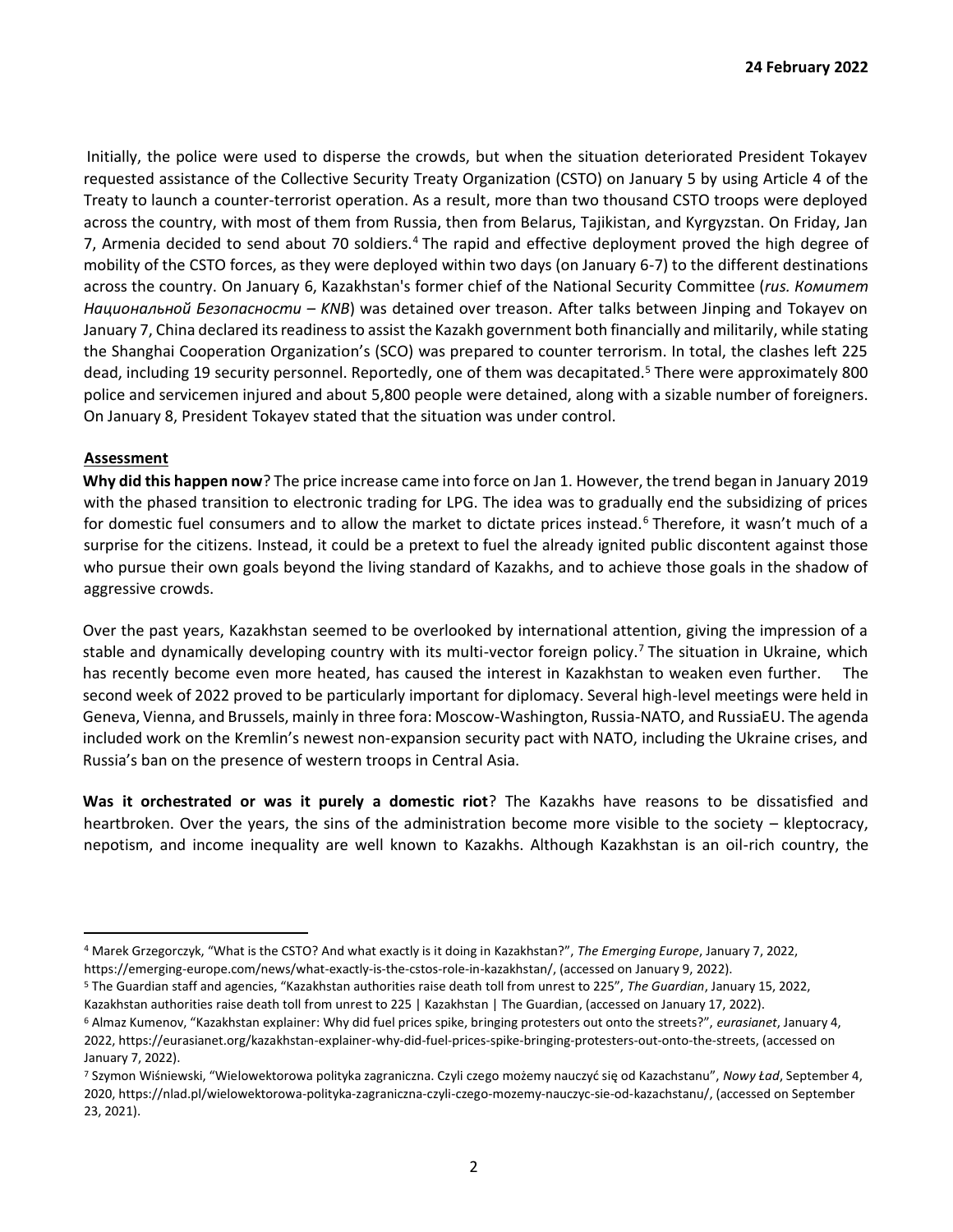minimum wage is less than the equivalent of around \$100 a month, and oil sale revenue doesn't necessarily reach people's pockets.<sup>8</sup>

The second postulate of the demonstrators is said to have been to disempower former president Nursultan Nazarbayev once and for all: "the old men must go!", as the crowds shouted. The former president ruled the country for nearly 30 years, and even if he resigned as president in 2019 and as leader of the ruling party in 2021, it is believed that the current president – Mr. Tokayev, was handpicked by him and Mr. Nazarbayev ruled from behind. Antipathy towards the former president is related to Kazakhs' dissatisfaction with the growing Chinese presence in the country. Kazakhstan's sizable debt to China, the growing number of Chinese initiatives, the prevalence of Chinese products, the massive outflow of Kazakh oil to China on adverse terms, as well as the repressions of Muslim Uighurs in Xinjiang, strengthen Kazakh society's fear of Chinese expansion.<sup>9</sup> The recent riots have targeted Mr. Nazarbayev, who is seen as the main culprit for the "selling out" of the country to Beijing. **Who is behind it, and what is the goal**? Analyzing the actions, behavior, and narration of the various players, one may conclude that the unrest in Kazakhstan was used to advance their own interests, which was not necessarily in line with the *raison d'état* or dictated by the improvement of living conditions and well-being of the people of Kazakhstan. President Tokayev accused "foreign figures" of inciting unrest and the protesters of being financially motivated coup plotters.<sup>10</sup> The President ordered an extensive investigation. At the same time, there is a quite frequent opinion among experts and journalist that Mr. Tokayev used the riots to get rid of the former President Nazarbayev.<sup>11</sup> In addition to the power struggle and other issues that divide the two politicians, they have different tribal backgrounds, and this should not be excluded from the analysis of the January crisis' motives. Mr. Nazarbayev belongs to one the most important southern clans, the *Šapyrašy*, while Mr. Tokayev belongs to the smaller, poorer, and therefore less important *Kushik* clan.<sup>12</sup> As the protests spread, President Tokayev saw his opportunity to dispose the former governor of his power, together with his clan brothers. Presumably, some of the commanders of the armed forces and security forces, as well as some other people in power, remained loyal to the former president. Some significant forces were recruited to violently expand the demonstrations in Almaty and in other vital places across the country.<sup>13</sup> Consequently, Mr. Tokayev found himself in situation where there was no other option but to ask President Putin for help.

Seemingly, President Putin is the biggest winner of the latest events in Kazakhstan, "a savior of Kazakhstan", and defender against a "foreign-backed terrorist uprising", as he self-proclaimed on January 10 and assured leaders of

<sup>13</sup> Ibid.

<sup>8</sup> Almaz Kumenov, "Kazakhstan explainer: Why did fuel prices spike, bringing protesters out onto the streets?", *eurasianet*, January 4, 202[2, https://eurasianet.org/kazakhstan-explainer-why-did-fuel-prices-spike-bringing-protesters-out-onto-the-streets,](https://eurasianet.org/kazakhstan-explainer-why-did-fuel-prices-spike-bringing-protesters-out-onto-the-streets) (accessed on January 7, 2022).

<sup>9</sup> Temur Umarov, "What's Behind Protests Against China in Kazakhstan?", *The Carnegie Moscow Center*, October 30, 2019, [https://carnegiemoscow.org/commentary/80229, \(](https://carnegiemoscow.org/commentary/80229)accessed on January 12, 2022).

<sup>10</sup> AFP, "Kazakh leader rejects talks, tells forces to 'shoot to kill'", *Gulf Times*, January 10, 202[2, Kazakh leader rejects talks, tells forces to](https://www.gulf-times.com/story/707597/Kazakh-leader-rejects-talks-tells-forces-to-shoot-)  ['shoot to kill' \(gulf-times.com\),](https://www.gulf-times.com/story/707597/Kazakh-leader-rejects-talks-tells-forces-to-shoot-) (accessed on January 13, 2022).

<sup>11</sup> Catherine Putz, "Kazakhstan's Tokayev Orders Troops to 'Shoot to Kill Without Warning'", *The Diplomat,* January 7, 202[2,](https://thediplomat.com/2022/01/kazakhstans-tokayev-orders-troops-to-shoot-to-kill-without-warning/) [Kazakhstan's](https://thediplomat.com/2022/01/kazakhstans-tokayev-orders-troops-to-shoot-to-kill-without-warning/)  [Tokayev Orders Troops to 'Shoot to Kill Without Warning' –](https://thediplomat.com/2022/01/kazakhstans-tokayev-orders-troops-to-shoot-to-kill-without-warning/) [The Diplomat, \(](https://thediplomat.com/2022/01/kazakhstans-tokayev-orders-troops-to-shoot-to-kill-without-warning/)accessed on January 10, 2022).

<sup>12</sup> Pekka Hakala, "Venäläinen historioitsija yhdistää tekstissään Kazakstanin levottomuudet klaanien valta-taisteluihin ja mielen-osoittajien järjestelmälliseen värväämiseen", *Helsingin Sanomat*, January 9, 202[2, Venäläinen historioitsija yhdistää tekstissään Kazakstanin](https://www.hs.fi/ulkomaat/art-2000008527562.html) 

[levottomuudet klaanien valtataisteluihin ja mielenosoittajien järjestelmälliseen värväämiseen -](https://www.hs.fi/ulkomaat/art-2000008527562.html) [Ulkomaat](https://www.hs.fi/ulkomaat/art-2000008527562.html) [| HS.fi,](https://www.hs.fi/ulkomaat/art-2000008527562.html) (accessed on January 11, 2022).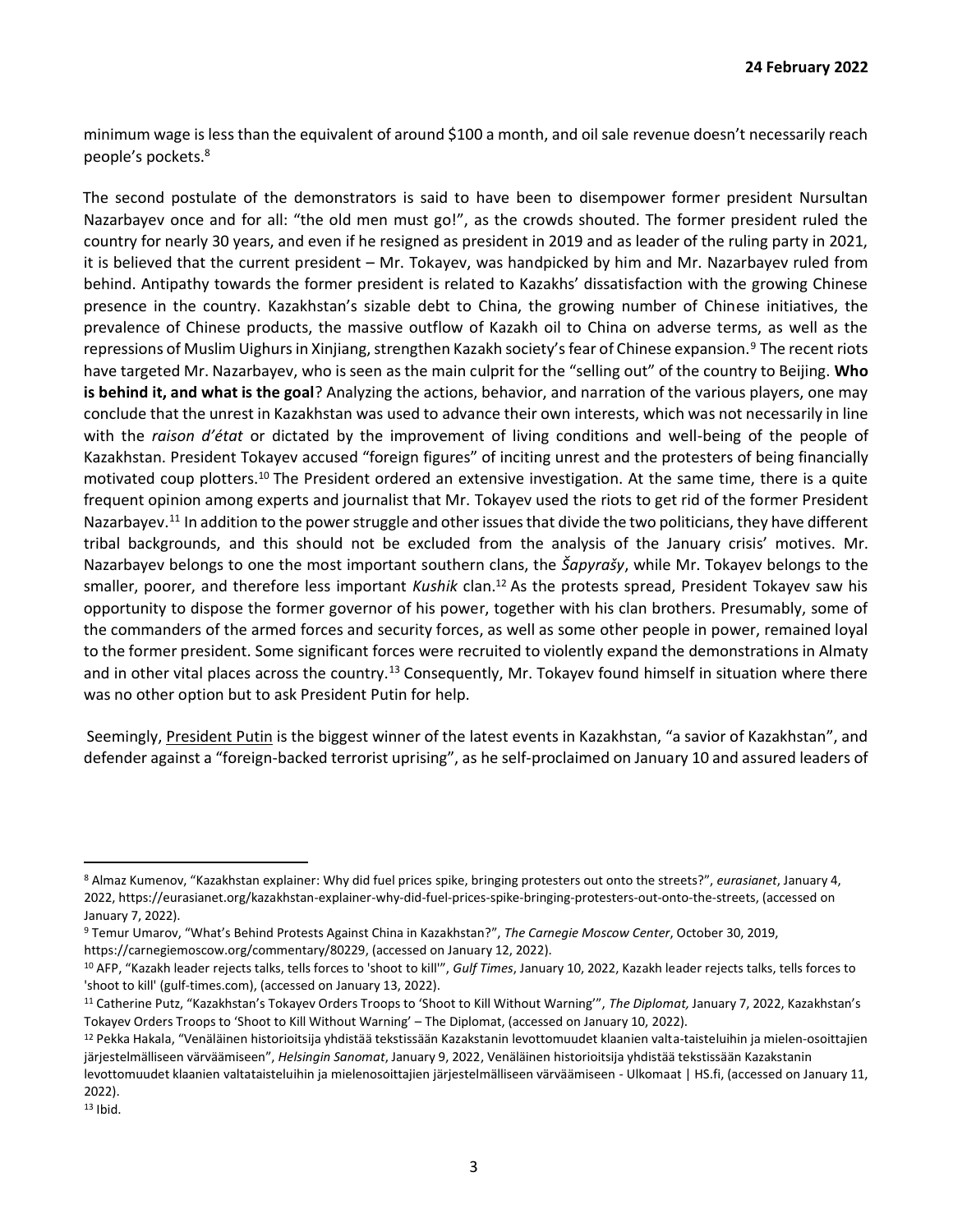other ex-Soviet states that a Moscow-led alliance would stand for them as well.<sup>14</sup> He made his point regarding his area of influence through a successful military intervention.

The Russian parliament (*Duma*) proposed to deploy peacekeepers in Kazakhstan on a permanent basis. The use of the CSTO alarmed the public and some governments. It also ignited a verbal scramble between Secretary Antony Blinken and Minister Sergei Lavrov over how both the U.S. and Russia are using their "peacekeepers" and for what purpose. Some journalist and experts also noted that the State's border integrity is at stake. As the CSTO troops flood the country to "stabilize" the situation, one potential outcome is very relevant – the use of domestic turmoil in Kazakhstan as a pretext for Russia's conquest of the northern territories. Russian's revanchism is hardly a secret, and even if Moscow's power status has been centralized over Ukraine, Russian nationalists have never shied away from believing that a significant chunk of northern Kazakhstan belongs to Russia.

The possibility of inspiring other countries by the protests in Kazakhstan is not without significance among the CSTO states. The problems underlying public discontent are common in the post-Soviet bloc, including Russia.

The rapidly rising prices of staple commodities goods are reflected in growing social resentment and the potential for protest is high. Through the violent and ruthless use of CSTO forces to solve an internal problem, President Putin's signal may also be aimed at curbing potential protest in his own country and in the countries within the scope of his power ambitions. It is believed that President Putin often communicates certain issues through the mouth of President Lukashenko, who recently named Uzbekistan as another target country for 'terrorist attacks', among the post-Soviet republics.<sup>16</sup> This might suggest that the January crisis in Kazakhstan was part of a larger campaign by President Putin to improve Russia's position in Central Asia.

A fugitive banker – Mukhtar Ablyazov, a man with several criminal convictions, including life in prison, has recently proclaimed himself the leader of the opposition and protests in Kazakhstan.<sup>17</sup> It is unlikely, though, that a person with a criminal record such as Mr. Ablyazov, including embezzlement of public funds, would be able to calm Kazakh's hearts and lead them to be bright, democratic, and prosperous future. It is more likely Mr. Ablyazov is another who would like to use the opportunity to achieve personal goals.<sup>18</sup>

According to the Former Russian MP, Mr. Ruslan Balbek, members of Daesh and Gülenist Terrorist Groups (*FETÖ*) were behind the riots. Mr. Balbek bases his theory on their modus operandi – brutal killings and absurd demands. The strength of his arguments has yet to be examined in the course of the investigation. More wellfounded, though, is that a mastermind behind the riots likely used proxies as the enablers who, while blending into the

<sup>14</sup> Tamara Vaal," Putin Claims Victory in Defending Kazakhstan From Revolt", *Reuters*, January 10, 2022,

[https://www.usnews.com/news/world/articles/2022-01-10/kazakhstan-detains-7-939-people-over-unrest,](https://www.usnews.com/news/world/articles/2022-01-10/kazakhstan-detains-7-939-people-over-unrest) (accessed on January 12, 2022).

<sup>15</sup>Evgeny Finkel, Janetta Azarieva, Yitzhak Brudny, "Kazakhstan reminds Putin what he really needs to fear", *The Washington Post*, January 6, 2022, https://www.washingtonpost.com/opinions/2022/01/06/kazakhstan-is-reminding-putin-what-he-really-needs-fear/, (accessed on January 12, 2022).

<sup>16</sup>The TASS Agency, "Kazakh crisis may occur in Uzbekistan, if lessons aren't learned, warns Lukashenko", *TASS Russian News Agency*, January 10, 2022, https://tass.com/world/1385763, (accessed on January 12, 2022).

<sup>17</sup>Daily Sabah with agencies, "Kazakh dissident Ablyazov casts himself as leader of mass protests", *Daily Sabah*, January 7, 2022, https://www.dailysabah.

<sup>18</sup> Antonio Alonso Marcos, "Mukhtar Ablyazov: from criminal to opposition's democratic leader?", *The Diplomat*, May 22, 2018, [https://thediplomatinspain.com/en/2018/05/mukhtar-ablyazov-from-criminal-to-oppositions-democratic-leader/, \(](https://thediplomatinspain.com/en/2018/05/mukhtar-ablyazov-from-criminal-to-oppositions-democratic-leader/)accessed on January 13, 2022).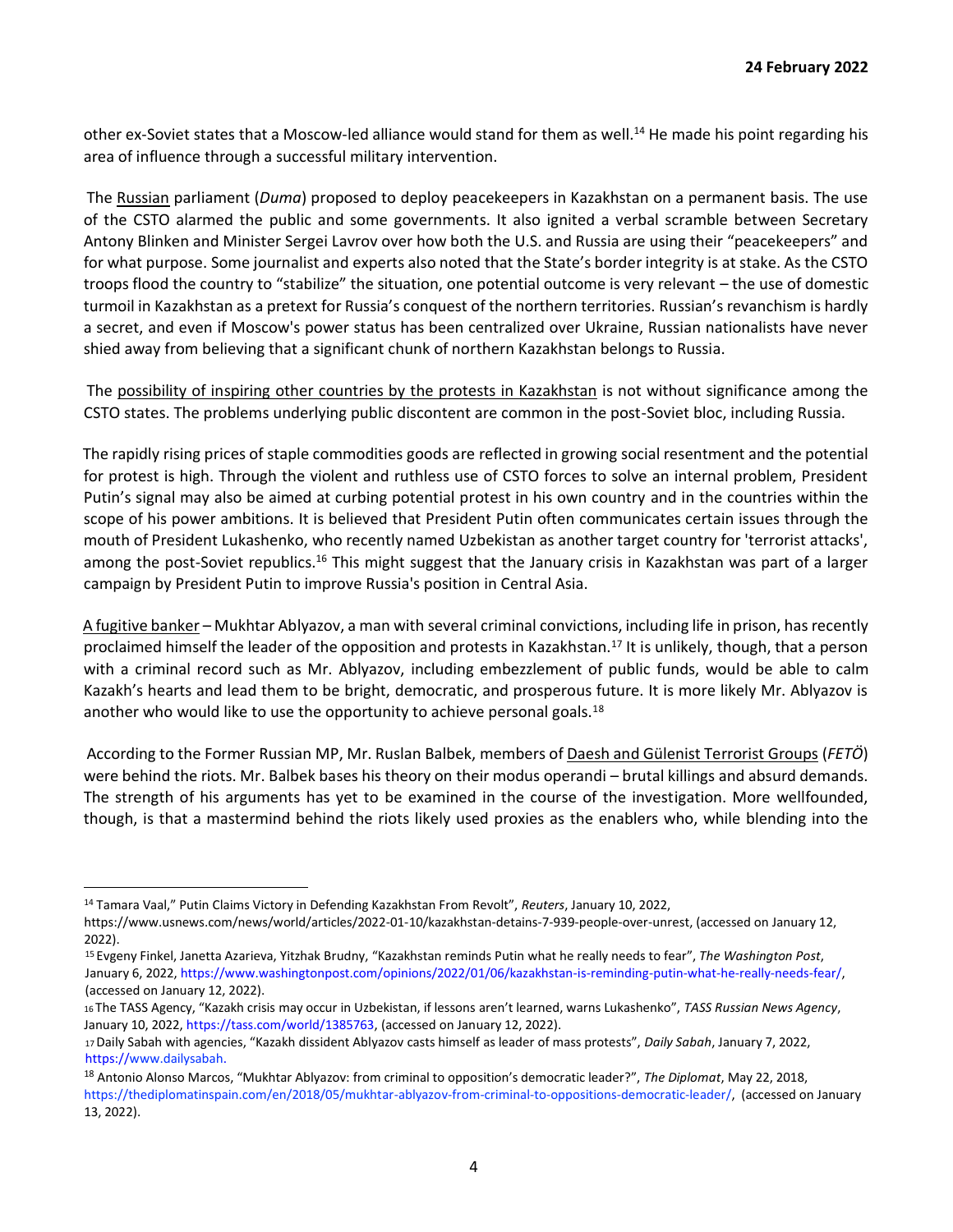crowds and fueling rage of the mobs, were able to achieve the mastermind's goals, whatever they were.<sup>19</sup> The use of the proxies alone is obviously not a new tactic and, unfortunately, it cannot be unambiguously determined who the mastermind was behind it, as a practice as such is attributable to both Russia and the West.<sup>20</sup> Apprehension of Mr. Karim Masimov – the former chief of *KNB* based on accusations is that he facilitated the spread of disorder and the seizure of key government buildings, including the *KNB* headquarters – the most secure facility in the country. Also, the *KNB* had overlooked militant camps in mountainous areas and the withdrawal of security forces from the area of Almaty Airport before protesters took control.<sup>21</sup>

During the ongoing unrest, there were reports of price turmoil in the cryptocurrency (specifically Bitcoin<sup>22</sup>, as Kazakhstan is the world's second-biggest crypto-mining country after the U.S.<sup>23</sup>) and fossil fuels markets.<sup>24</sup>

Speculators around the world are willing to seize any opportunity for financial gain. Among press reports and journalistic conjectures, this sounds rather arbitrary, but at this stage this hypothesis cannot be ruled out and it should be investigated to what extent such an action could have taken place on the occasion of the protests in Kazakhstan. Some crude oil prices are reported to have jumped sharply<sup>25</sup> during the January protest in Kazakhstan. Some journalist report that production at Kazakhstan's biggest field, *Tengiz*, as well as some crucial lines of communications were disrupted by contractors supporting protestors. The majority (75%) of the *Tengiz* production is owned by U.S. enterprises (Chevron Texaco – 50%, and ExxonMobil – 25%).<sup>26</sup> It is not that clear, though, whether it was related to the situation in Kazakhstan or what the real impacts were, if any. During the years of its independence, Kazakhstan has attracted hundreds of billions USD worth of foreign investment (FDI) from more than 120 countries.<sup>27</sup> In order to investigate the motives and originators of the riots, it should be

<sup>19</sup> Daily Sabah with agencies, "Daesh, Gülenists behind riot in Kazakhstan: Former Russian MP Balbek", *Daily Sabah*, January 6, 2022, [https://www.dailysabah.com/world/asia-pacific/daesh-gulenists-behind-riot-in-kazakhstan-former-russian-mp-balbek,](https://www.dailysabah.com/world/asia-pacific/daesh-gulenists-behind-riot-in-kazakhstan-former-russian-mp-balbek) (accessed on January 12, 2022).

<sup>20</sup> Finian Cunningham, "U.S. Proxy War Against Russia in Ukraine: The Afghanistan-Syria Redux Option", *The Strategic Culture Foundation*, December 18, 202[1, U.S. Proxy War Against Russia in Ukraine: The Afghanistan-Syria Redux Option](https://www.strategic-culture.org/news/2021/12/18/us-proxy-war-against-russia-ukraine-afghanistan-syria-redux-option/) [—](https://www.strategic-culture.org/news/2021/12/18/us-proxy-war-against-russia-ukraine-afghanistan-syria-redux-option/) [Strategic Culture](https://www.strategic-culture.org/news/2021/12/18/us-proxy-war-against-russia-ukraine-afghanistan-syria-redux-option/)  [\(strategicculture.org\), \(](https://www.strategic-culture.org/news/2021/12/18/us-proxy-war-against-russia-ukraine-afghanistan-syria-redux-option/)accessed on January 12, 2022).

<sup>21</sup> Daily Sabah with agencies, "Kazakhstan's ex-domestic intelligence chief detained over treason", *Daily Sabah*, January 8, 2022, [https://www.dailysabah.com/world/asia-pacific/kazakhstans-ex-domestic-intelligence-chief-detained-over-treason,](https://www.dailysabah.com/world/asia-pacific/kazakhstans-ex-domestic-intelligence-chief-detained-over-treason) (accessed on January 12, 2022).

<sup>22</sup> Bitcoin prices decreased approximately 13% during the riots in Kazakhstan (i.e., from January 1 till January 10, 2022), *Google Finance*, January 12, 202[2, https://www.google.com/finance/quote/BTC-USD, \(](https://www.google.com/finance/quote/BTC-USD)accessed on January 12, 2022).

<sup>23</sup> Simon Long, "From a Birkin bag to bitcoin: Kazakhstan's protests in six objects", *The Economist*, January 12, 2022,

[https://www.economist.com/1843/2022/01/12/from-a-birkin-bag-to-bitcoin-kazakhstans-protests-in-six-objects, \(](https://www.economist.com/1843/2022/01/12/from-a-birkin-bag-to-bitcoin-kazakhstans-protests-in-six-objects)accessed on January 12, 2022).

<sup>24</sup> Crude oil prices increased approximately 5% during the riots in Kazakhstan (i.e., from January 1 till January 6, 2022), *oilprice.com*, January 12, 202[2, https://oilprice.com/oil-price-charts/, \(](https://oilprice.com/oil-price-charts/)accessed on January 12, 2022).

<sup>25</sup> AFP, "Oil prices jump over Kazakhstan unrest, while uranium less affected", *France24*, January 9, 2022,

[https://www.france24.com/en/live-news/20220109-oil-prices-jump-over-kazakhstan-unrest-while-uranium-less-affected,](https://www.france24.com/en/live-news/20220109-oil-prices-jump-over-kazakhstan-unrest-while-uranium-less-affected) (accessed on January 12, 2022).

<sup>26</sup> Ron Bousso, "Output at Kazakhstan's Tengiz oilfield being restored gradually – Chevron", *Reuters*, January 9, 2022, [https://www.reuters.com/markets/commodities/output-kazakhstans-tengiz-oilfield-being-restored-gradually-chevron-2022-01-09/,](https://www.reuters.com/markets/commodities/output-kazakhstans-tengiz-oilfield-being-restored-gradually-chevron-2022-01-09/)  (accessed on January 12, 2022).

<sup>&</sup>lt;sup>27</sup> By staff report in BUSINESS, "Kazakh Government Changes Up Investment Policy Approaches to Attract New Investors Amid Pandemic", *THE ASTANA TIMES*, October 5, 202[0, https://astanatimes.com/2020/10/kazakh-government-changes-up-investment-policy](https://astanatimes.com/2020/10/kazakh-government-changes-up-investment-policy-approaches-to-attract-new-investors-amid-pandemic/)[approachesto-attract-new-investors-amid-pandemic/,](https://astanatimes.com/2020/10/kazakh-government-changes-up-investment-policy-approaches-to-attract-new-investors-amid-pandemic/) (accessed on September 23, 2021).